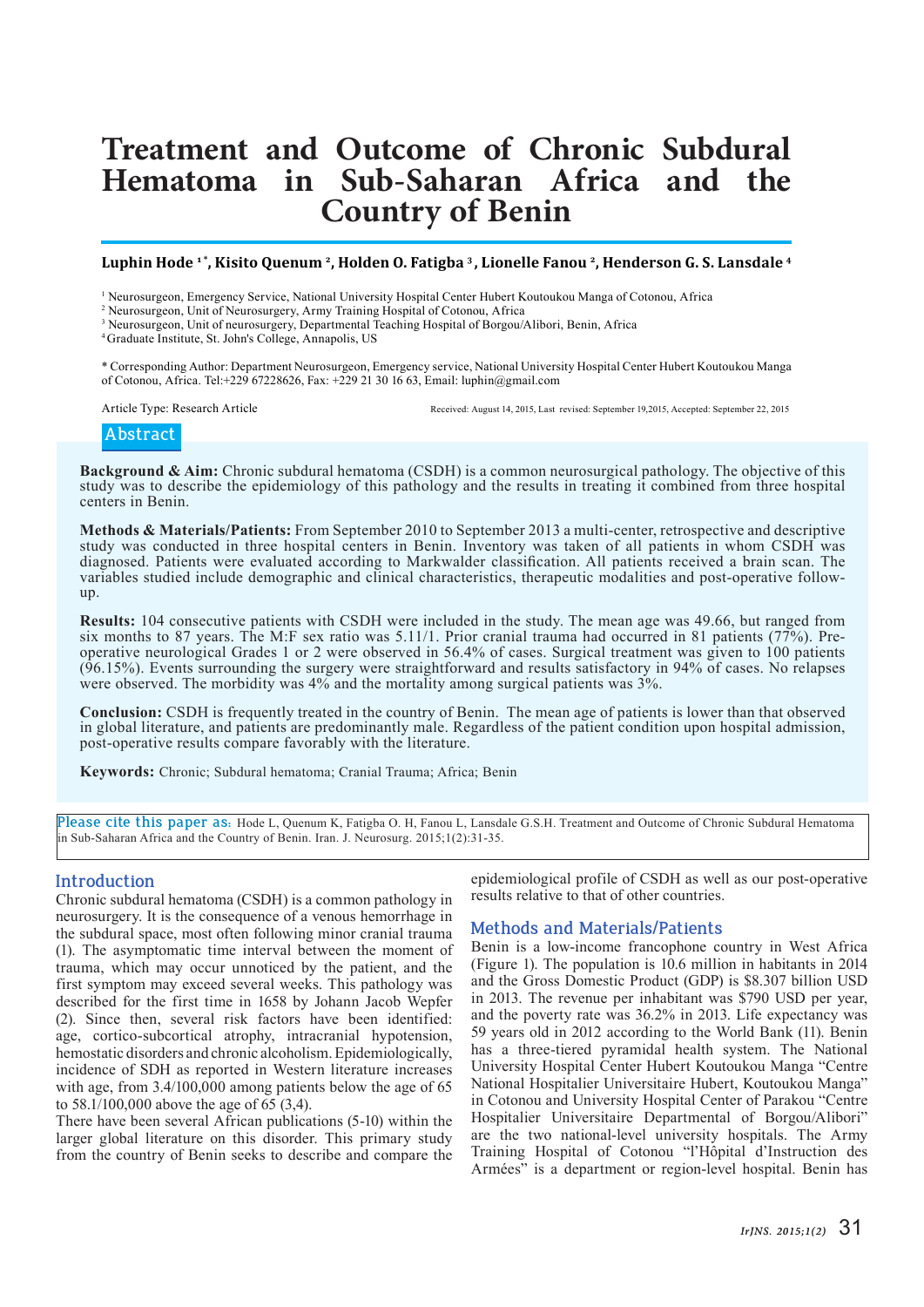six practicing neurosurgeons, among whom five practice in Cotonou, Benin's largest city, and one practices in Parakou, the third largest city situated 450 km north of Cotonou. We present a multi-center, retrospective study conducted in three hospital centers in Benin, each with a participating neurosurgeon: the "Centre National Hospitalier Universitaire Hubert Koutoukou Manga" (CNHU-HKM) and "l'Hôpital d'Instruction des Armées" (HIA) in Cotonou, and the "Centre Hospitalier Universitaire Départemental de Borgou/Alibori " (CHUD-B/A) in Parakou. Every CSDH case admitted between September 2010 and September 2013 was studied. Each patient received a non-contrasted computed tomography (CT) scan of head. The chronicity of the lesion was defined by Hounsfield unit density and designated either iso- or hypo- dense. Each patient underwent focused clinical examination that assessed for recent history of cranial trauma, anticoagulant use, changes in consciousness, and neurological deficits. The neurological state of patients was evaluated according to the Markwalder classification (12): Grade 0: no symptoms; Grade 1: moderate symptoms (cephalgia) or slight deficits (reflex asymmetry); Grade 2: confusion or spatio-temporal disorientation with neurological deficits (hemiparesis); Grade 3: stuporous but responsive to painful stimulus; Grade 4: coma without motor response to painful stimulus, decerebrate or decorticate posturing. Grades 0-2 have a favorable prognosis and Grades 3 and 4 have an unfavorable prognosis. The technique of single or double burr-hole trephination or a cranial flap was chosen according to the surgeon's preference and scan assessment. Interventions were conducted under general anesthesia or local anesthesia for unilateral CSDH according to the judgment of the surgical team. General anesthesia was systematically used for bilateral CSDH. Hematoma evacuation was achieved by trephining a single or double burr-hole followed by a subdural cavity wash with physiological saline. Each surgical patient received 1.5 g prophylactic Cefuroxime. A subdural drain was left in place for 48 hours post-surgery. The surgical treatment was completed by hyperhydration, and the patient was kept in strict dorsal decubitus for 48 hours. Post-operative care was largely based on clinical evaluation of language consciousness and motor deficit. CT scan verification was ordered according to clinical progression and the financial means of the patient. The variables studied were socio-demographics, medical history and risk factors, clinical exam findings, post-operative progression and fatality. Statistical analysis and data processing were performed with the software epi Info (Version 3.2.2).



**Figure 1. The Position of Benin on a Map of Africa**

### **Results**

104 patients diagnosed with CSDH were considered for inclusion in the study. This patient population was composed of 87 men (83.65%) and 17 women (16.35%); the sex ratio was just over 5:1. The mean age of patients was  $49.66 \pm 14.46$ years ranging from six months to 87 years of age. Prior cranial trauma was identified in 81 patients (77.88%), and coagulation complications were identified in 8 patients (7.70%). In 15 cases (14.42%), no etiology or contributing factors were identified. Alterations in state of consciousness in 87 cases (83.65%) and the presence of a neurological deficit in 97 cases (93.26%) were the primary grounds for patient admission. The distributions of signs identified during examination among the 104 patients are reported in Table 1. According to the Markwalder classification, 56.73% of patients (59) were Grades 1 or 2, and 43.27% (45) were Grades 3 or 4. Radiological examination revealed 44 cases (42.30%) of CSDH in the left hemisphere, 42 cases (40.38%) in the right hemisphere (Figure 2), and 18 cases (17.30%) of bilateral CSDH (Figure 3). Surgery was indicated in 100 patients (96.15%). Among the four non-surgical patients, three received medical treatment including a three-week course of prednisone, and the fourth patient received medical surveillance. During surgery, 77 patients (74.04%) received general anesthesia and 23 (22.12%) received local anesthesia. The surgical technique consisted of a single burr-hole trephination for 52 patients (52%), double burr-hole trephination for 47 patients (47%), and a five-hole bone flap in one patient (1%). Each patient systematically underwent 48 hours of drainage and rehydration. The surgical proceedings and results were straight-forward and satisfactory in 94 patients (94%). Clinical progression over a three-month period is summarized in Table 2. No cases of relapse were observed. Post-operative morbidity was 4% (4 patients) including one case of thrombophlebitis, and three cases of parietal infection including one case of subdural empyema. The two cutaneous infections advanced despite antibiotic treatment. The empyema required surgical evacuation and antibiotic treatment. The total mortality among the surgical patients was 3% (3/100); all of these patients had been classified as Markwalder Grade 4 before surgical intervention. One died following a post-operative complication of acute contro-lateral subdural hematoma, one patient died maintaining the same pre-operative neurological state, and the third patient died of infectious circumstances.

| <b>Grade</b>   | <b>Symptoms</b>                                                                                | Number $(\% )$ |  |
|----------------|------------------------------------------------------------------------------------------------|----------------|--|
|                | No symptoms                                                                                    | 00(0)          |  |
|                | Moderate symptoms (cephalgia) or light<br>deficits (reflex assymetry)                          | 17(16.34)      |  |
| $\mathfrak{D}$ | Spatio-temporal confusion or disorienta-<br>tion with neurological deficits (hemipa-<br>resis) | 42 (40.38)     |  |
| 3              | Stuporous but responsive to painful stim-<br>ulus; severe focal signs (hemiplegia)             | 39 (37.50)     |  |
| 4              | Coma without motor response to painful<br>stimuli; decerebrate or decorticate pos-<br>turing   | 6(5.76)        |  |

**Table 1. Distribution according to Markwalder Classification**

#### **Table 2. Overview of Clinical Progression**

| <b>Clinical Criteria</b> | <b>Improved</b> | Unchanged | Aggravated |  |
|--------------------------|-----------------|-----------|------------|--|
| Consciousness            |                 |           |            |  |
| Language                 | 96              |           |            |  |
| <b>Motor Deficits</b>    |                 |           |            |  |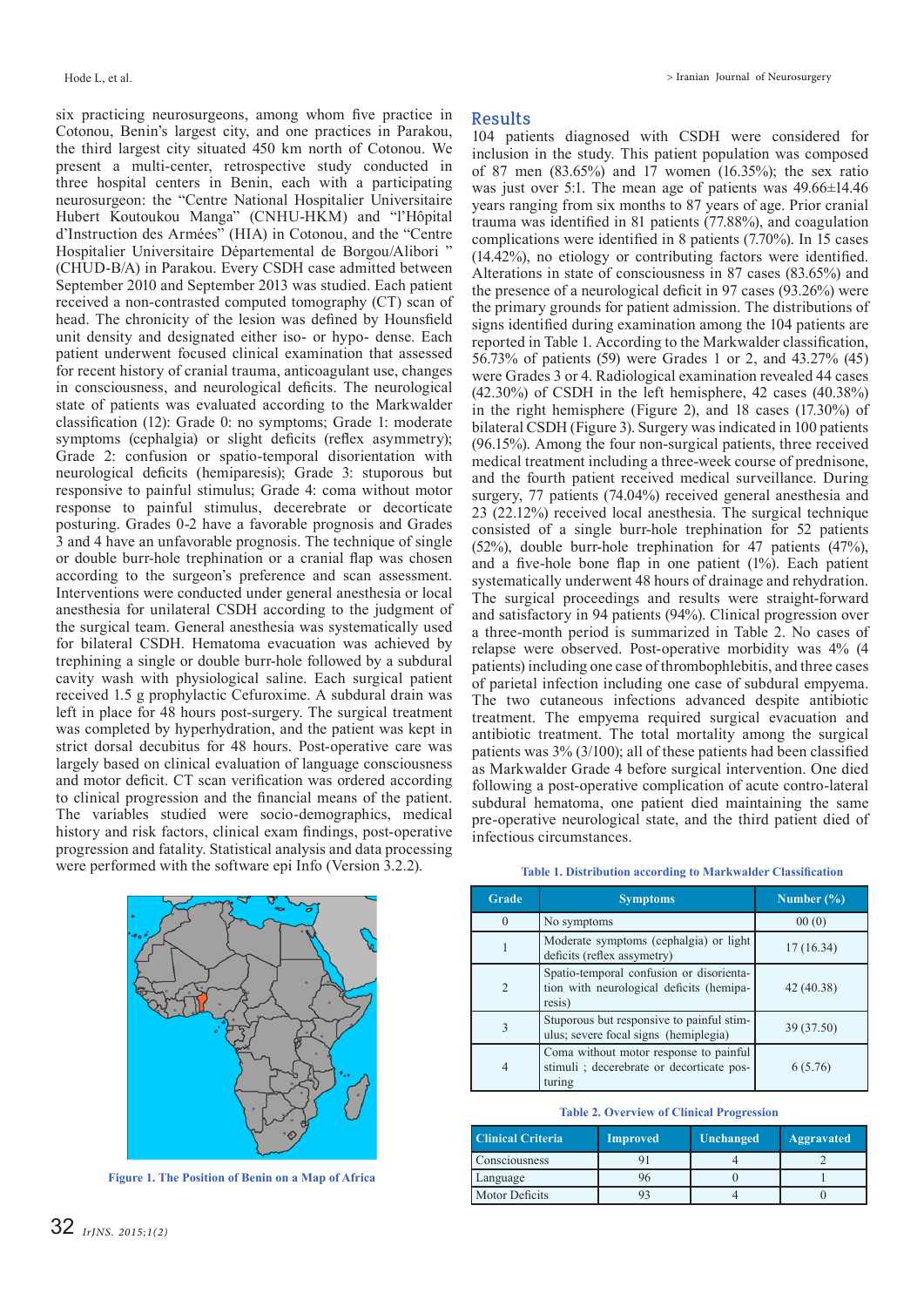

**Figure 2. Chronic Subdural Hematoma in the Right Hemisphere Figure 3. Bilateral Chronic Subdural Hematoma**



#### **Discussion**

The treatment of SDH is a commonplace neurosurgical intervention (13). This study conducted in Benin permitted us to focus on this intervention and compare our results to the published literature, notably to African authors practicing in conditions similar to ours. The three hospital centers chosen are model public hospitals, with regular usage of CT scanners and, albeit recent, neurosurgical capabilities. Although a considerable number, 104 patients are short of the reality. The diagnosis was based on the CT scan as well as accessibility of patients to this exam, which was restricted by its cost. As reported by an earlier study by Fatigba et al.(14), such limited access to brain examination is a major diagnostic obstacle in low-income countries. Several African authors have reported their experiments in CSDH treatment (5-10). These authors reveal CSDH to be relatively frequent among neurosurgical services in Africa as with elsewhere in the world (4,15,16). The mean age of CSDH patients in sub-Saharan Africa is less than 60 years according to most publications (6,7,10). This is due to the relative youth of the sub-Saharan population and its shorter life expectancy. In our study as with other sub-Saharan publications, cranial trauma is the most frequent cause of CSDH (Table 3). The predominance of males participating in our study, as with other studies, is probably due to the fact that men are exposed to more trauma than females (17). The majority of our

patients (88.68%) presented with a unilateral hematoma and 17.30% presented with a bilateral hematoma. The predominance of unilateral hematoma was also reported by Bacchli et al. (78% vs 22%) (17), Gelabert-Gonzalez et al. (90.3% vs 9.7%) (4), and Hima-Maiga et al. (77.38% vs 22.72%) (8). Despite its frequency, CSDH presents many pathophysiological problems. The pathophysiology of CSDH is not well-elucidated, though the most widely accepted explanation is that of repeated bleeding from the external membrane of the hematoma (18,19). There is also an active inflammatory phenomenon. The macrocapillaries present on the external membrane of the hematoma share the characteristics of vessels found in inflammatory tissue with the capacity for augmented bleeding (20,21). The hematoma contains high concentrations of vaso-active cytokines, inflammatory mediators and fibrinolytic factors (22-27). It is precisely on this inflammatory storm that corticoids take action. Glucocorticoids such as cortisol also have a discrete but demonstrated mineralocorticoid activity promoting water and sodium retention and potassium escape. This activity could be invoked to explain cerebral water retention, which exacerbates the expansion of cerebral parenchyma against the osseous wall. In 1974, Bender published a study of 27 patients treated with prednisone, and those who responded favorably were classified as Grade 0 or 1(28); prednisone was not indicated in three patients experiencing only a headache (Markwalder Grade 1).

| Table 3. Comparison of Socio-demographic Characteristics and Causes of CSDH in Sub-Saharan Africa |  |
|---------------------------------------------------------------------------------------------------|--|
|---------------------------------------------------------------------------------------------------|--|

| <b>Authors (City)</b>        | <b>MWANYOBE</b><br>OMPOUGA <sup>24</sup><br>(Libreville) | <b>BANKOLE<sup>2</sup></b><br>(Lagos) | <b>DJIENTCHEU<sup>5</sup></b><br>(Duala) | DAKURAH <sup>4</sup><br>(Accra) | $MEZUE$ <sup>23</sup><br>(Enugu) | <b>HIMA</b><br>MAIGA <sup>16</sup><br>(Dakar) | <b>OUR STUDY</b><br>(Cotonou,<br>Parakou) |
|------------------------------|----------------------------------------------------------|---------------------------------------|------------------------------------------|---------------------------------|----------------------------------|-----------------------------------------------|-------------------------------------------|
| Number of patients           | 102                                                      | 73                                    | 195                                      | 96                              | 116                              | 88                                            | 104                                       |
| Duration of study            | $1998 - 2008$                                            | $2005 - 2010$                         | $2000 - 2008$                            | 1995 - 1998                     | $\overline{\phantom{a}}$         | $2005 - 2009$                                 | $2010 - 2013$                             |
| Sex ratio                    | 4/1                                                      | 7.1/1                                 | 3.8/1                                    | 16/1                            | 3/1                              | 7/1                                           | 5.11/1                                    |
| Mean age                     | 58                                                       | $60 - 71$                             | 55                                       | 47                              | >60                              | 67                                            | 49.66                                     |
| Cranial trauma               | 64%                                                      | 64%                                   | 81%                                      | 64.7%                           | 72.3%                            | 56.91%                                        | 77%                                       |
| Problematic coag-<br>ulation |                                                          | 2.7%                                  | 4.1%                                     | ۰                               | 16.8%                            |                                               | 7.6%                                      |
| Chronic alcholism            | -                                                        | $\overline{\phantom{a}}$              | 12.5%                                    | $\overline{\phantom{a}}$        |                                  | $00\%$                                        |                                           |
| Unknown cause                | 16%                                                      | -                                     |                                          | $\overline{\phantom{a}}$        |                                  |                                               | 14.42%                                    |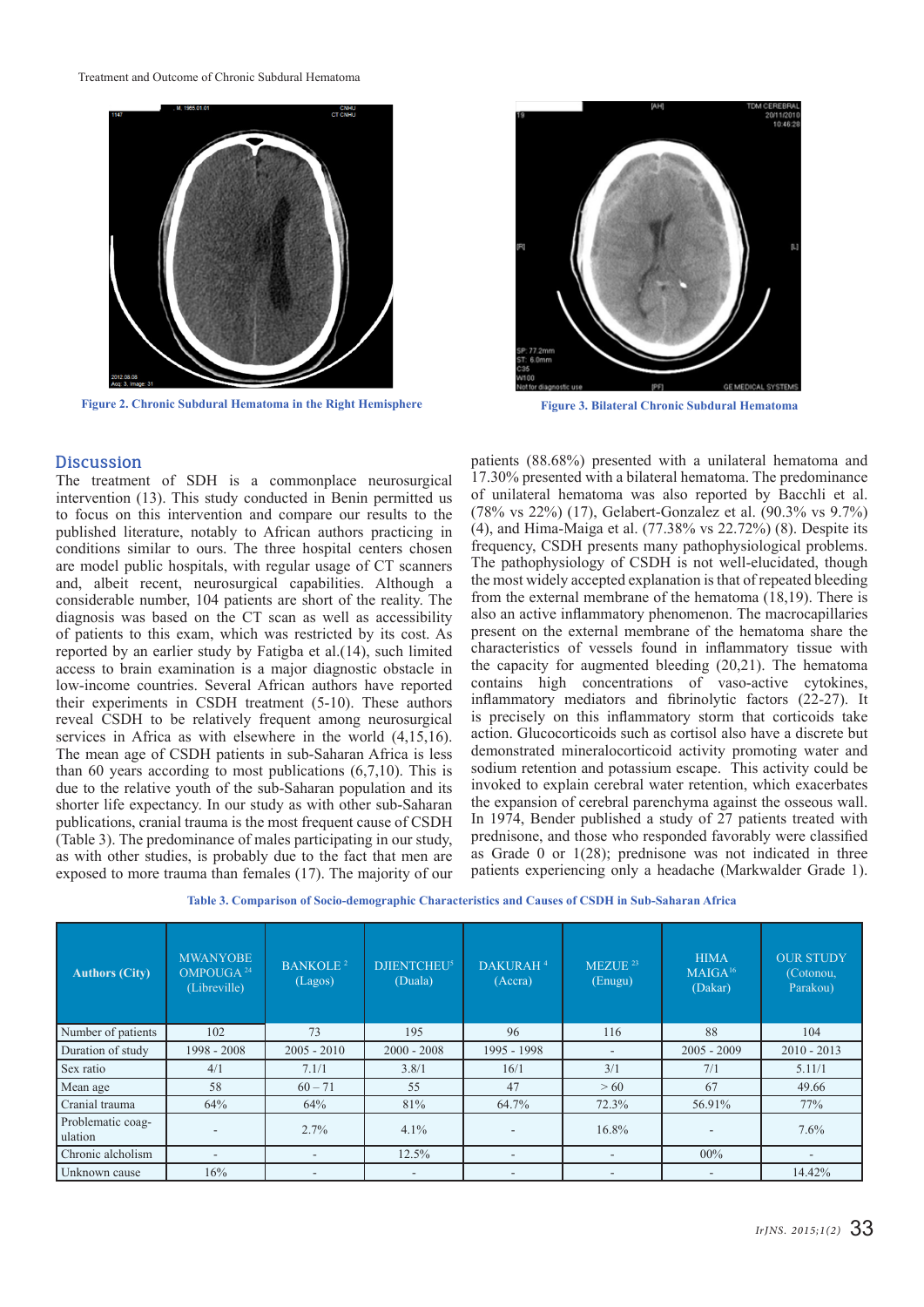| <b>Authors (City)</b>            | <b>MWANYOBE</b><br>OMPOUGA <sup>24</sup><br>(Libreville) | <b>BANKOLE<sup>2</sup></b><br>(Lagos) | <b>DJIENTCHEU<sup>5</sup></b><br>(Duala) | DAKURAH <sup>4</sup><br>(Accra) | MEZUE <sup>23</sup><br>(Enugu) | MAI-<br><b>HIMA</b><br>$GA^{16}$<br>(Dakar) | <b>OUR STUDY</b><br>(Cotonou,<br>Parakou) |
|----------------------------------|----------------------------------------------------------|---------------------------------------|------------------------------------------|---------------------------------|--------------------------------|---------------------------------------------|-------------------------------------------|
| Single burr-hole<br>trephination | $0\%$                                                    | 96%                                   | 92.4%                                    | 84%                             |                                | 98%                                         | 52%                                       |
| Double burr-hole<br>trephination | 87%                                                      | $0\%$                                 | $3.6\%$                                  | $0\%$                           |                                | 1.13%                                       | 47%                                       |
| Cranial flap                     | 13%                                                      | 4%                                    | $4\%$                                    | 16%                             | $\overline{\phantom{a}}$       | $00\%$                                      | $1\%$                                     |
| Satisfactory results             | 94%                                                      | 91.3%                                 | 96%                                      | $\overline{\phantom{a}}$        | 87%                            | 92.04%                                      | 94%                                       |
| Morbidity                        | $\overline{\phantom{a}}$                                 | $6.8\%$                               | $1\%$                                    | $\overline{\phantom{a}}$        | ٠                              | $5\%$                                       | 4%                                        |
| Mortality                        | $\sim$                                                   | 12.5%                                 | 3.7%                                     | $2\%$                           | 7.8%                           | 3.97%                                       | 3%                                        |
| Relapse                          | 6%                                                       | 6.3%                                  | $2.6\%$                                  | $2\%$                           | $0.8\%$                        | 10%                                         | $0\%$                                     |

**Table 4. Comparison of Treatment and Result CSDH in Sub-Saharan Africa**

The results from this treatment were satisfactory with a decrease in both cephalgia and of the size of hematoma based on CT scan analysis. Surgery is indicated for symptoms of CSDH (29). The aim of the surgery is to evacuate a compressive hematoma. Since Putman and Cushing in 1925, the standard surgical treatment has been a craniotomy with a membranectomy (30). The technique gradually advanced to include rinsing of the hematic cavity with physiological saline (31,32) and post-operative drainage for 1 to 3 days (33). Eventually, upon noticing that the content of these hematomas was becoming more fluid by the time of clinical manifestation, the technique was altered to reduce the size of the surgical approach. In 1960, McKissoch described the technique of single or double burr-hole trephination (34) and, in 1977, Tabaddor and Shulman described the technique of "twistdrill" (35). Endoscopy-assisted evacuation of the hematoma was described by Drapkin in 1977 (36). The positioning of a subdural peritoneal bypass was developed by Probst in 1988 (37). Craniectomy is used for recurring or compartmentalized hematomas and in the case of complication due to subdural empyema (33). One subject in this study underwent craniectomy once for a subdural collection in a febrile context that precipitated a subdural empyema. The technique of single or double burrhole trephination is more frequently used, less invasive, and can be performed under local anesthesia (38). In our study, the single and double burr-hole trephination techniques were the most frequently used. However, single burr-hole trephination remains the predominant technique according to the majority of sub-Saharan publications (Table 4). In this study, we achieved satisfactory results in 94% of patients, despite the elevated frequency of patients (43.61%) admitted with a poor preoperative neurological prognosis. Our results can be compared favorably with those of other sub-Saharan studies. These results may be associated with the lower mean age of African population. The mortality was 3%. It was attributed to a neurological cause in two subjects, and to a general cause in one. Other African studies demonstrate a mortality rate similar to those observed elsewhere in the world, including India (15), Spain (4) and Brazil (16) Notwithstanding, the mortality was twice the rate in Nigerian studies conducted in Lagos (5) and Enugu (9). Finally, the immediate post-operative morbidity was 4%. Morbidity was due to infectious as well as decubitus complications, similar to findings by other African authors.

# **Conclusion**

Chronic subdural hematoma is a common neurological disorder. Despite its apparent pathogenic and therapeutic simplicity, its prognosis remains uncertain. In sub-Saharan studies, life expectancy was lower than in developed countries. CSDH was observed predominantly among men, and the primary cause was cranial trauma. The surgical treatment was based on single or double burr-hole trephination. Post-operative results were satisfactory compared to those observed elsewhere in the world.

## **Funding**

None.

# **Conflicts of Interest**

The authors affirm that they have no conflicts of interest.

#### **References**

1. Haines DE, Harkey, H.L., al-Mefty, O. The "subdural" space : a new look at an outdated concept. Neurosurgery 1993;32:111–20.

2. Hoessly G.F. Intracranial hemorrhage in the 17th century. A reappraisal of Johann Jacob Wepfer's contribution regarding subdural hematoma. J Neuro-surg 1966;24:493-96.

3. Ducruet AF, Grobelny BT, Zacharia BE, Hickman ZL, DeRosa PL, Anderson K, et al. The surgical management of chronic subdural hematoma. Neurosurg Rev. 2012;35(2):155-69; discussion 69.

4. Gelabert-Gonzalez M, Iglesias-Pais M, Garcia-Allut A, Martinez-Rumbo R. Chronic subdural haematoma: surgical treatment and outcome in 1000 cases. Clinical neurology and neurosurgery. 2005;107(3):223-9.

5. Bankole O B YAS, Kanu O O, Ukponmwan E N M N, Arigbabu S O. chronic subdural haematoma: clinical presentation, surgical treatment and outcome at the lagos university teaching hospital. AJNS. 2011;30(1):10-7.

6. Dakurah TK, Iddrissu M, Wepeba G, Nuamah I. Chronic subdural haematoma: review of 96 cases attending the Korle Bu Teaching Hospital, Accra. West African journal of medicine. 2005;24(4):283-6.

7. Djientcheu V. P. EA, Yamgoue T., Tchaleu B., Ze Minkande J. Surgical treatment and outcome of 195 cases of non acute subdural haematoma at the yaoundé central hospital: the need for landmarked burr holes. AJNS. 2011;30(2):19-27.

8. Hima-Maiga A. SY, Ndoye N., Ba M.C., Diallo M., Badiane S.B. Chronic subdural hematomas in Dakar: clinical, diagnostic, therapeutic and evolving features in the age of the scanner (a propos of 88 cases). Mali Med. 2008;23(4):11- 6.

9. Mezue W.C. OSC, Chikani M.C., Erechukwu A.U.,. Changing trends in chronic subdural haematoma in Nigeria. Afr J Med Med Sci. 2011;40(4):373-6. 10. Mwanyombet Ompounga L. ALFC, Loembe P.M. Treatment of chronic subdural hematomas at libreville (Gabon): Review of 102 cases. AJNS.  $2011 \cdot 30(2) \cdot 28 - 38$ 

11. World Bank. Benin: Country at a glance: http://www.worldbank.org/en/ country/benin; 2014 [december 26, 2014].

12. Markwalder TM. Chronic subdural haematoma: A review. Journal of neurosurgery. 1981;54:637-45.

13. Guénot M. Chronic Subdural Hematoma. Neurochirurgie. 2001;47(5):459-